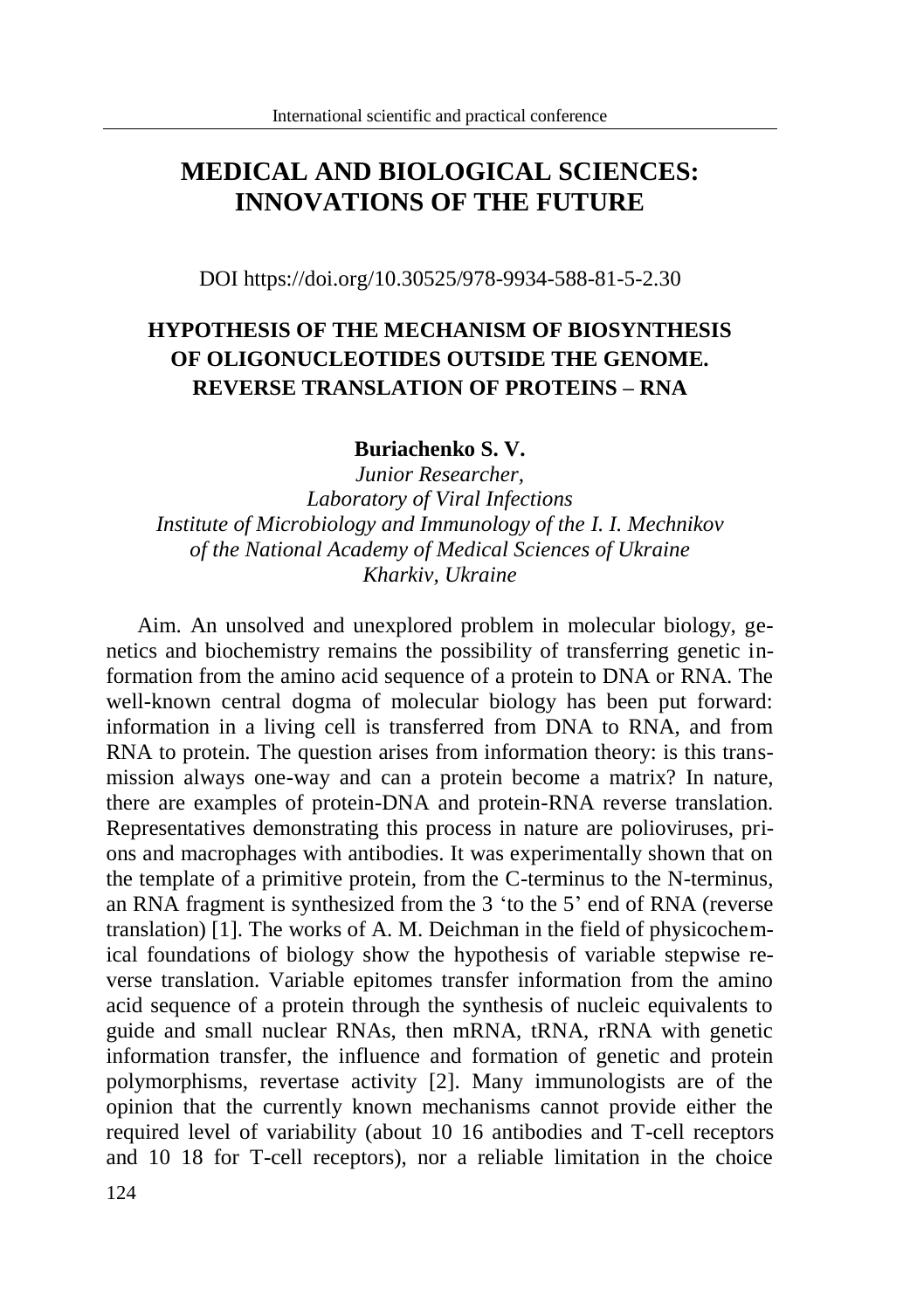among many options, by several orders of magnitude. exceeding the total number of lymphocytes in the body [3, 4]. F.M. Burnett, the author of the clonal selection theory of antibodies, assumed that the antigen itself should be an important detail in the mechanism of a specific immune response. He admitted the possibility of reverse translation of antigen fragments and intercellular transmission of its genocopy and found it unlikely that absolutely all the information necessary for the immune response pre-existed [5]. We have put forward a hypothesis about the mechanism of oligonucleotide biosynthesis outside the genome (reverse translation of genetic information from the amino acid sequence to DNA by means of mRNA) with the participation of retransloma – a complex of cell enzymes where the process of reverse transfer of information from the amino acid sequence to DNA / RNA takes place. Materials and methods. To confirm the hypothesis of biosynthesis of oligonucleotides outside the genome (reverse translation of protein – DNA / RNA with the production of mRNA), we carried out the isolation of protein and peptides from the mitochondria of the yeast strain *Sacharomyces cerevisiae*. Extraction was performed using the ReadyPrep<sup>™</sup> Total Protein kit (manufactured in the USA). The isolated proteins were used for isoelectric focusing and 2D electrophoresis, followed by the isolation of the short type RNA-25 oligonucleotides. Subsequent processing of the obtained data of amino acid and nucleotide sequences was carried out with in silico study of the variability of immunoglobulin genes using the VectorNTI-11 bioinformatics program. Using the method of affinity chromatography (Profinity IMAC Media, Bio-Rad, USA), the enzymes T7RNA polymerase, T4RNA ligase and AC-tRNAsintetasa were isolated and purified, which are included in the retranslom – a complex of cell mitochondrial enzymes, where the process of transfer of genetic information with amino acid sequence on DNA. Results. The data obtained by us during electrophoresis of yeast mitochondrial DNA revealed RNA-25-mer oligonucleotides. Were isolated enzymes T7RNA polymerase, T4RNA ligase and AC-tRNA-sintetasa, which are included in the retranslom – a complex of enzymes of the mitochondria of the cell, where the process of transferring genetic information from the amino acid sequence to DNA. The determination of the specific activity of enzymes has been carried out. Bioinformatic analysis of mtDNA gene sequences showed the presence of embedded nucleic acid equivalents in the mtDNA transposons, and most of the genes encoded by the mitochondrial genome have their copies in the nucleus. A third of the specific proteins of mitochondria in the nuclear genome are not encoded. Enzymes T7RNA polymerase, T4RNA ligase and AC-tRNA-sintetasa are involved in copying genetic